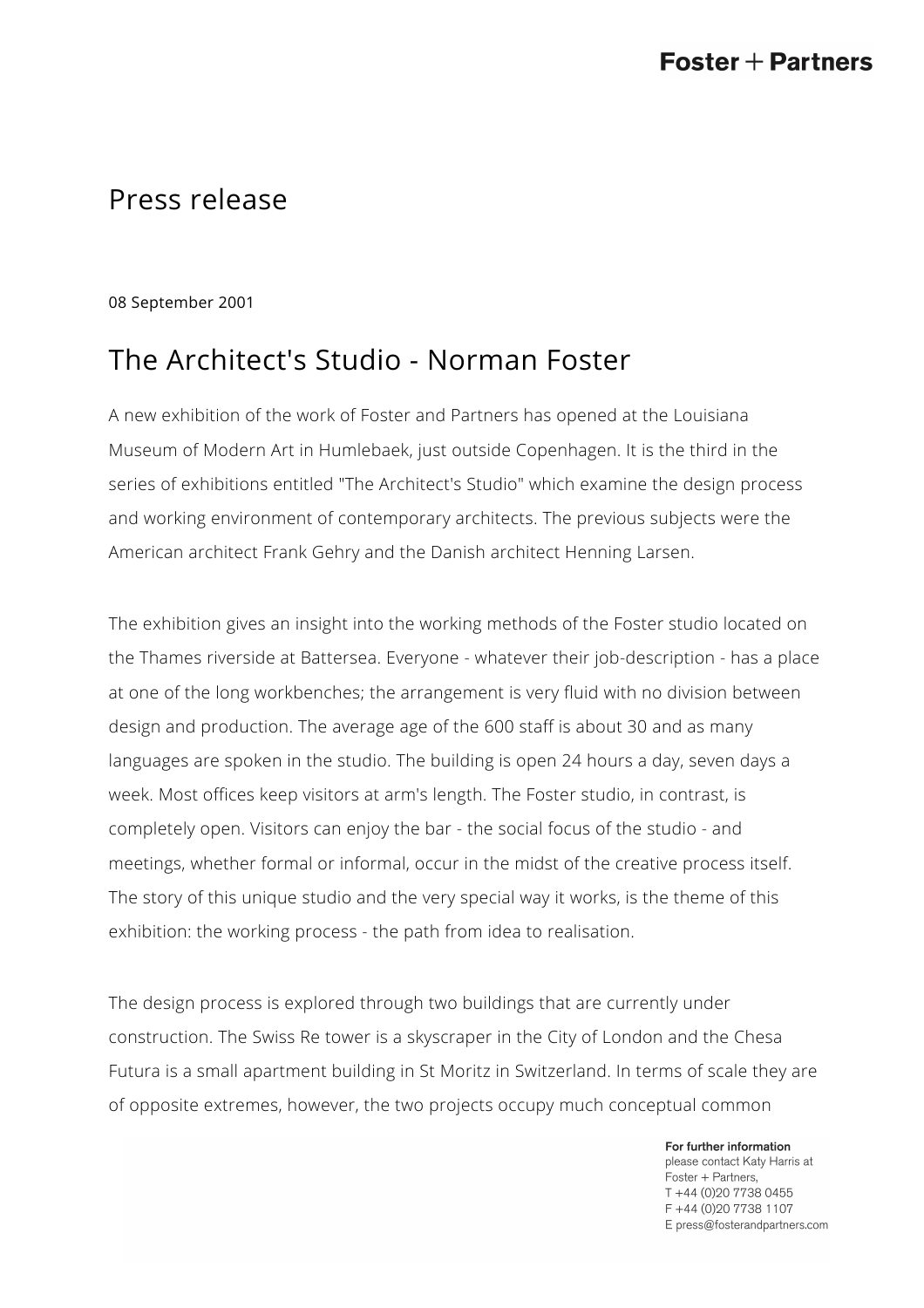### $\textsf{Foster}+\textsf{Partners}$

ground. They share an interest in ecology, from site context to energy consumption; and both are concerned with increasing density in existing urban centres while improving the quality of public and private space. Each in a way is a built manifesto, a demonstration of how our towns and cities can be developed for the future, thus allowing our precious, unspoiled countryside to be preserved. Alongside the Swiss Re tower and the Chesa Futura the exhibition examines the development of the Nomos table, whose design explores in miniature many of the themes that challenge architects at a larger scale.

The exhibition graphics have been designed by Thomas Manss and Company and the Danish artist Per Arnoldi, who for several years has been the Foster studio's colour and graphics consultant on projects such as the Commerzbank Headquarters in Frankfurt and the Reichstag in Berlin. Arnoldi has also designed the posters for the exhibition.

#### Exhibition Catalogue

An illustrated catalogue accompanies the exhibition with an article on the Swiss Re tower by Charles Jencks and an article on the Foster studio by Jonathan Glancey.

Lecture by Per Arnoldi Wednesday, 7 November, at 19.30: Lecture (in Danish) by Per Arnoldi, entitled "Working with Norman Foster".

DONG is the main sponsor of Louisiana's exhibitions 2001 - 2003.

For press photos or further details on The Architect's Studio: Norman Foster, please contact curator Kjeld Kjeldsen or Susanne Hartz.

E-mail: [press@louisiana.dk](mailto:press@louisiana.dk)

For further information please contact Katy Harris at Foster + Partners, T +44 (0)20 7738 0455 F +44 (0) 20 7738 1107 E press@fosterandpartners.com